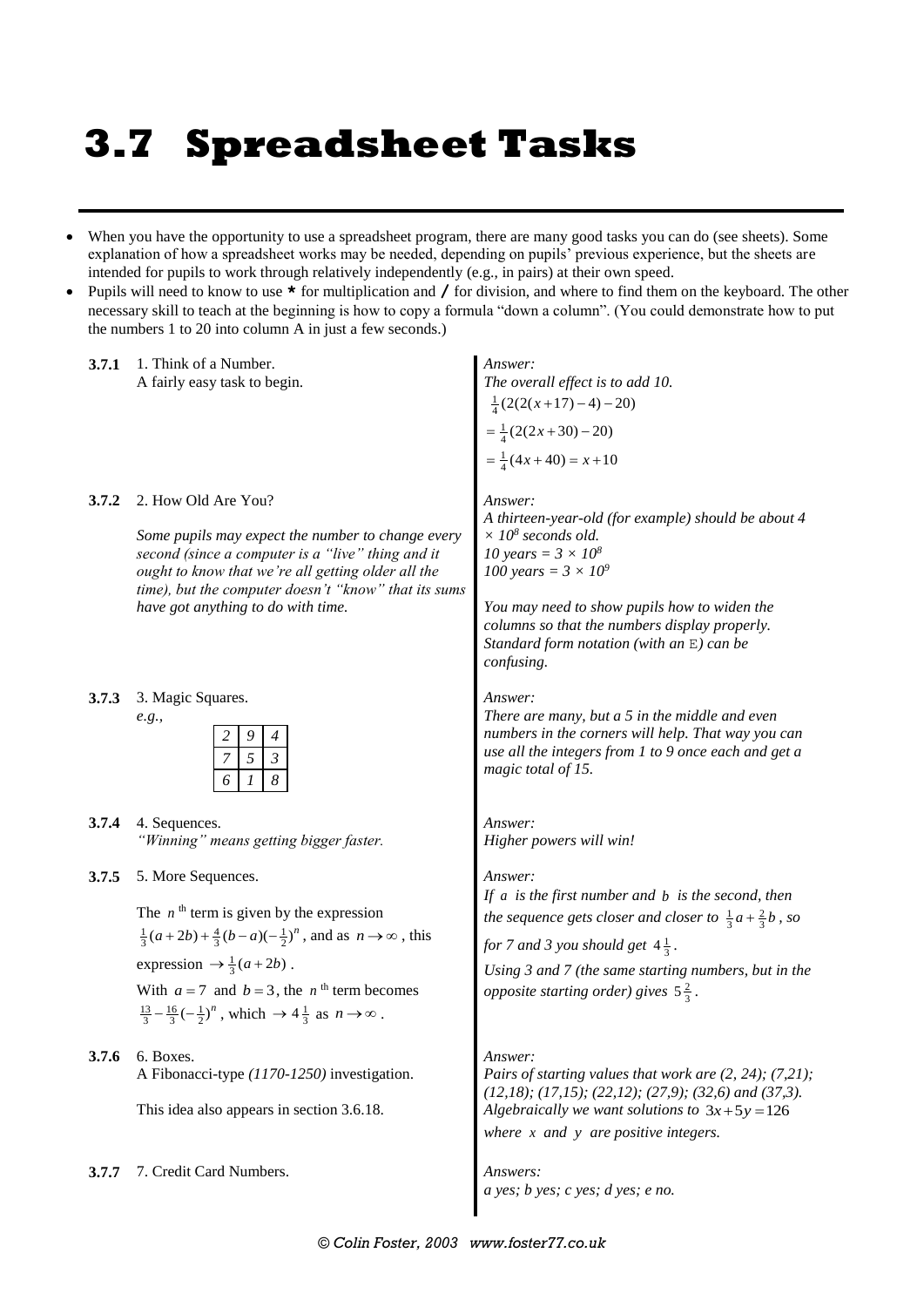| 9. A Rich Aunt<br><b>3.7.9</b> |
|--------------------------------|
|--------------------------------|

**3.7.10** 10. Cubic Graphs.

*This is a task that you could do much more easily using graph-plotting software (see section 1.24.3). One advantage of this approach is to give some insight into how such programs actually work.*

## If the first term is a and you divide by *n* each time,

*the sum gets closer and closer to*  $\frac{dn}{n-1}$ *an n*

*So starting with 1 and dividing by 2 each time gives an infinite sum of 2. Starting with 1 and dividing by 3 each time gives an infinite sum of 1.5*

*.*

Answer: (See the solution below.)

*Which one you'd choose depends on how long you expect your Aunt to live (or whether she might change her mind before she dies!) and on how quickly you need the money!*

#### *Answers:*

*There are three basic types of cubic graph (plus their reflections in the y -axis):*

- like  $y = x^3$ , no peaks/troughs, gradient zero at *the origin;*
- like  $y = x^3 + x$ , no peaks/*troughs*, gradient *positive at the origin;*
- like  $y = x^3 x$ , 1 peak and 1 trough, gradient *negative at the origin.*

 $y = 2^x$  grows the fastest for large enough  $x$ .

| years        | plan A   | plan A<br>total | plan B | plan B total | plan C   | plan C total | $plan\ D$      | plan D total |
|--------------|----------|-----------------|--------|--------------|----------|--------------|----------------|--------------|
| 1            | 100      | <b>100</b>      | 10     | 10           | 10.00    | 10.00        | 1              | 1            |
| $\mathbf{2}$ | 90       | 190             | 20     | 30           | 15.00    | 25.00        | $\overline{2}$ | 3            |
| 3            | 80       | 270             | 30     | 60           | 22.50    | 47.50        | $\overline{4}$ | 7            |
| 4            | 70       | 340             | 40     | 100          | 33.75    | 81.25        | 8              | 15           |
| 5            | 60       | 400             | 50     | 150          | 50.63    | 131.88       | 16             | 31           |
| 6            | 50       | 450             | 60     | 210          | 75.94    | 207.81       | 32             | 63           |
| 7            | 40       | 490             | 70     | 280          | 113.91   | 321.72       | 64             | 127          |
| 8            | 30       | 520             | 80     | 360          | 170.86   | 492.58       | 128            | 255          |
| 9            | 20       | 540             | 90     | 450          | 256.29   | 748.87       | 256            | 511          |
| 10           | 10       | 550             | 100    | 550          | 384.43   | 1133.30      | 512            | 1023         |
| 11           | $\Omega$ | 550             | 110    | 660          | 576.65   | 1709.95      | 1024           | 2047         |
| 12           | $-10$    | 540             | 120    | 780          | 864.98   | 2574.93      | 2048           | 4095         |
| 13           | $-20$    | 520             | 130    | 910          | 1297.46  | 3872.39      | 4096           | 8191         |
| 14           | $-30$    | 490             | 140    | 1050         | 1946.20  | 5818.59      | 8192           | 16383        |
| 15           | $-40$    | 450             | 150    | 1200         | 2919.29  | 8737.88      | 16384          | 32767        |
| 16           | $-50$    | 400             | 160    | 1360         | 4378.94  | 13116.82     | 32768          | 65535        |
| 17           | $-60$    | 340             | 170    | 1530         | 6568.41  | 19685.23     | 65536          | 131071       |
| 18           | $-70$    | 270             | 180    | 1710         | 9852.61  | 29537.84     | 131072         | 262143       |
| 19           | $-80$    | <b>190</b>      | 190    | 1900         | 14778.92 | 44316.76     | 262144         | 524287       |
| 20           | $-90$    | <b>100</b>      | 200    | 2100         | 22168.38 | 66485.13     | 524288         | 1048575      |

#### *Rich Aunt Solution (Task 9)*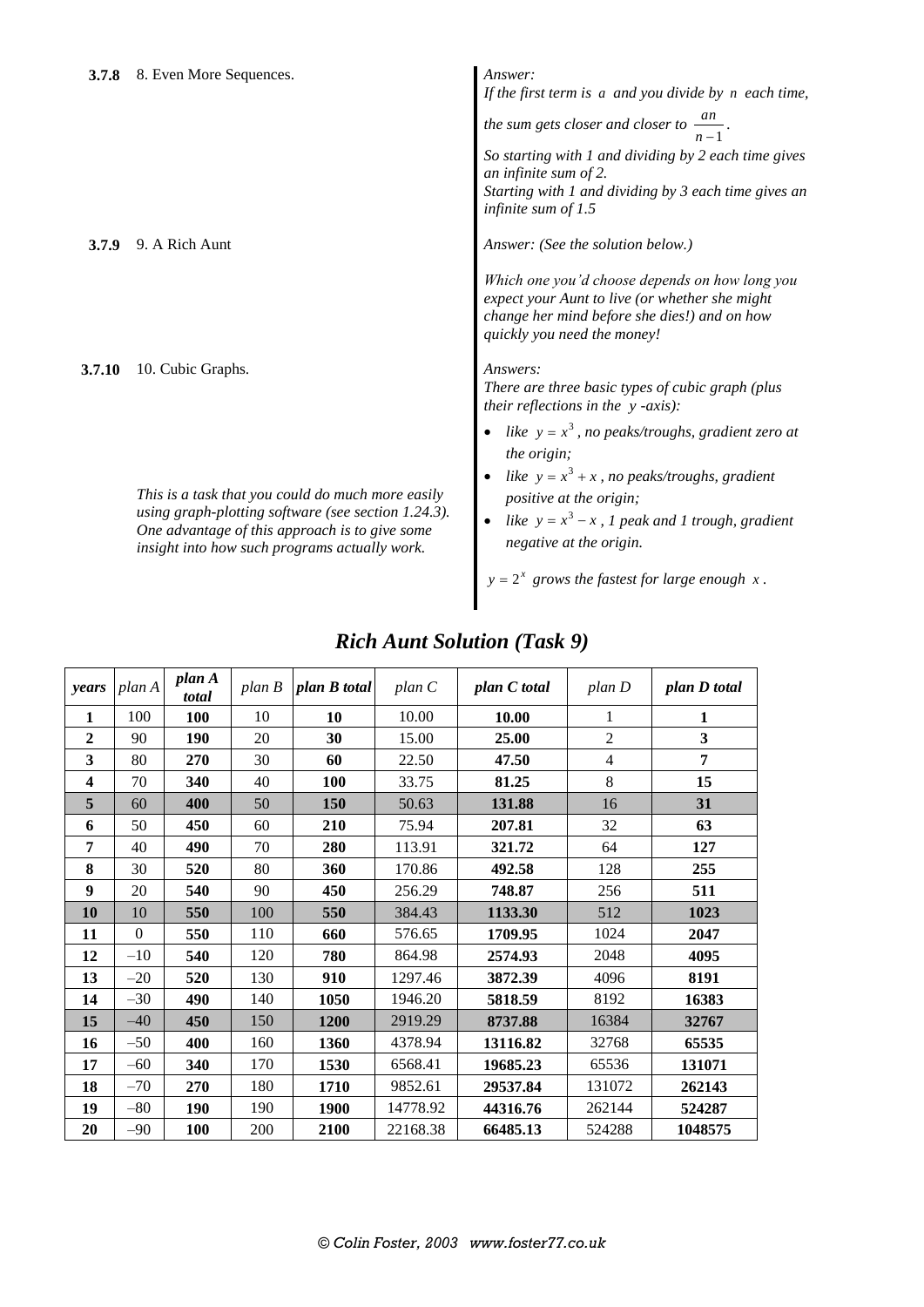### *1 Think of a Number*

|                | А                               | B |
|----------------|---------------------------------|---|
|                | Think of a Number Investigation |   |
| $\overline{c}$ |                                 |   |
| 3              | Starting number                 |   |
| $\overline{4}$ | Add 17                          |   |
| 5              | Double it                       |   |
| 6              | Subtract 4                      |   |
| $\overline{7}$ | Double it again                 |   |
| 8              | Subtract 20                     |   |
| $\overline{9}$ | Divide by 4                     |   |
| 10             |                                 |   |
| 11             |                                 |   |
| 12             |                                 |   |
| 13             |                                 |   |
| 14             |                                 |   |
|                |                                 |   |

- Start a new spreadsheet.
- Copy this writing into the spreadsheet.
- Think of a number and put it in cell B3. This is the starting number.
- Type the formula **=B3+17** into cell B4. This will work out the new number.
- Put the right formulas into cells B5-B9.
- Look at the number in cell B9. Compare it with the starting number.
- Change the starting number and see what happens to the number in B9.

Write down what you notice.

#### **Questions**

Can you explain what is happening? Try changing the formulas. What will happen to the number in B9?

### *2 How Old Are You?*

|                | А                | B |  |
|----------------|------------------|---|--|
|                | How Old Are You? |   |  |
| $\overline{c}$ |                  |   |  |
| 3              | In years         |   |  |
| 4              | In weeks         |   |  |
| 5              | In days          |   |  |
| 6              | In hours         |   |  |
| $\overline{7}$ | In minutes       |   |  |
| 8              | In seconds       |   |  |
| 9              |                  |   |  |
| 10             |                  |   |  |
|                |                  |   |  |

- Start a new spreadsheet. We are going to use a spreadsheet to work out how old you are – in seconds! Copy this writing into the spreadsheet. • Put your age (in years) into cell B3.
	- Type the formula **=B3\*52** into cell B4. This will work out how many weeks you have been alive.
	- Put the right formulas into cells B5-B8.
	- Write down how many seconds you have been alive.

#### **Questions**

Use the spreadsheet to answer these questions.

- How many seconds is 10 years?
- How many more seconds do you think you will live?
- How many seconds are there in a century?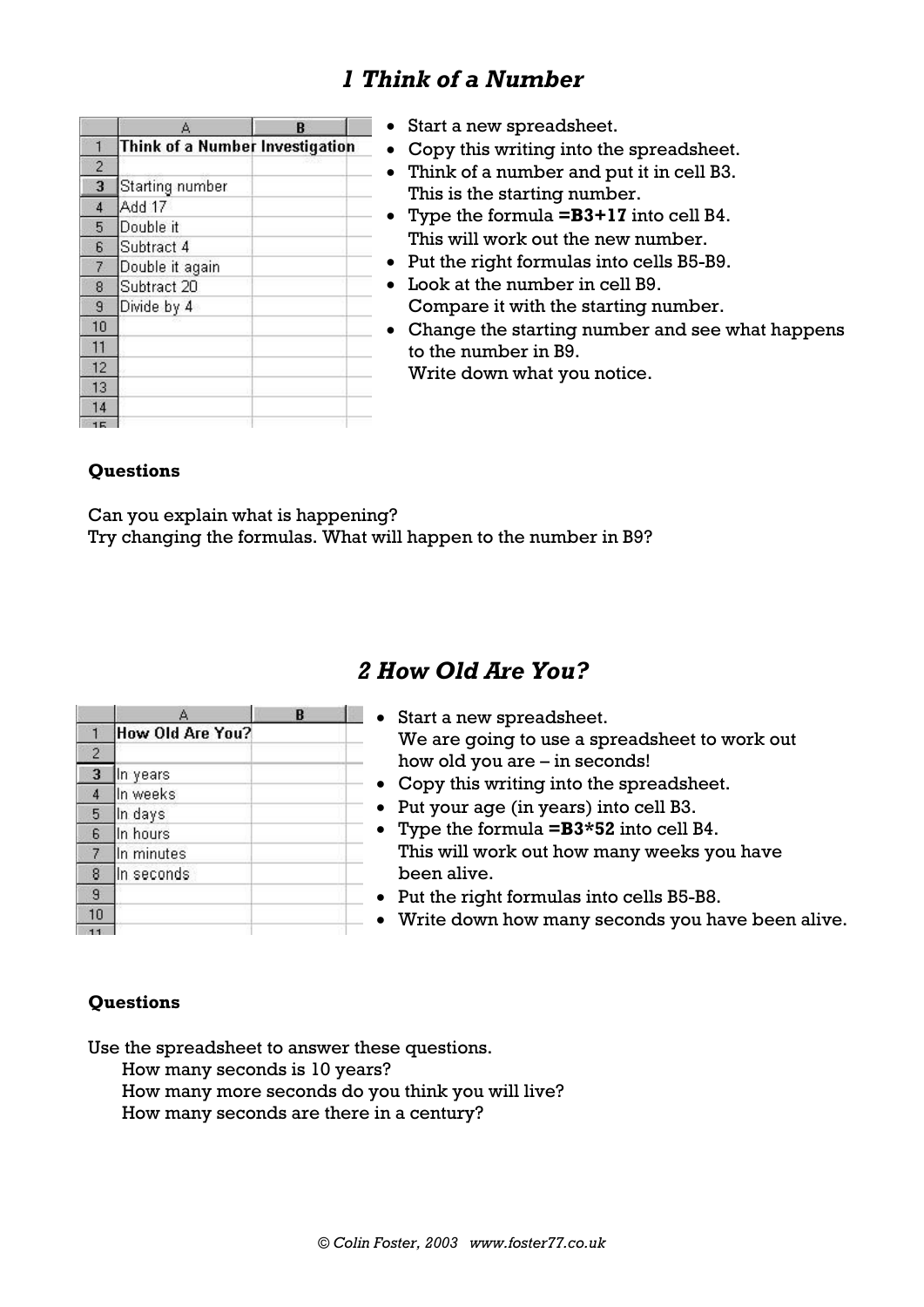## *3 Magic Squares*

|   | e                    | R              |   |  |
|---|----------------------|----------------|---|--|
|   | <b>Magic Squares</b> |                |   |  |
| 2 |                      | 4              |   |  |
|   |                      | 5              | 2 |  |
|   | หิ                   | $\overline{3}$ |   |  |
| Б | 8                    |                | 9 |  |
|   |                      |                |   |  |
|   |                      |                |   |  |
|   |                      |                |   |  |

 Start a new spreadsheet. We are going to use a spreadsheet to make some *magic squares*. In a *magic square* the numbers in every row add up to the same total. The numbers in every column also add up to the same total, and the diagonal numbers also add up to the same total.

- Copy these numbers into the spreadsheet. This is **not** a magic square.
- Type the formula **=A5+B4+C3** into cell D2. This will work out the total for the 8,3,2 diagonal.
- Put a formula into cell D3 that will add up A3, B3 and C3 (the top row).
- Put formulas into D4 and D5 to add up the second and third rows.
- Put formulas into A6, B6 and C6 to add up the columns.
- Put a formula into D6 to add up the 1,3,9 diagonal.

Now you can see all the totals around the edge of the number square.

#### **Questions**

How can you tell that this is not a magic square?

Change some of the numbers in the square. (Don't alter the formulas.) The totals will change around the sides.

Can you make it into a magic square? *[Hint: Try making all the totals 15]*

|   |                  | R        |  |
|---|------------------|----------|--|
|   | <b>Sequences</b> |          |  |
|   |                  |          |  |
| 3 | Counting         | Triangle |  |
|   |                  |          |  |
| 5 |                  |          |  |
| 6 |                  |          |  |
|   |                  |          |  |
|   |                  |          |  |
|   |                  |          |  |

### *4 Sequences*

- Start a new spreadsheet. We are going to use a spreadsheet to work out some *sequences*.
- In maths, a *sequence* is a list of numbers that follow a rule. The simplest one is the counting numbers: 1, 2, 3, 4, 5, and so on.
- Copy this writing into the spreadsheet.
- Put the formula **=A4+1** into cell A5.
- Copy this down to cell A23, so that you have the first 20 counting numbers. [You need to "click-and-drag": you may need to ask for help doing this.]
- In column B we are going to put a sequence of numbers called the *triangle numbers*. They are the "running total" of the counting numbers.
- In cell B5 put the formula **=B4+A5**.
- Copy this down to cell B23. These are the *triangle numbers*. Do you know why they are called triangle numbers? The sequence of *square numbers* have challenged the triangle numbers to a race! Square numbers are  $1*1=1$  and  $2*2=4$  and  $3*3=9$  and so on.
- Use the spreadsheet to put the first 20 square numbers (starting with 1) in column C. Do they beat the triangle numbers?

Add an extra column for the *cube numbers* (powers of 3).

They are  $1*1*1=1$  and  $2*2*2=8$  and  $3*3*3=27$  and so on.

Which sequence of numbers wins?

What do you think will happen if the powers of 4 and powers of 5 join in? Who will win now?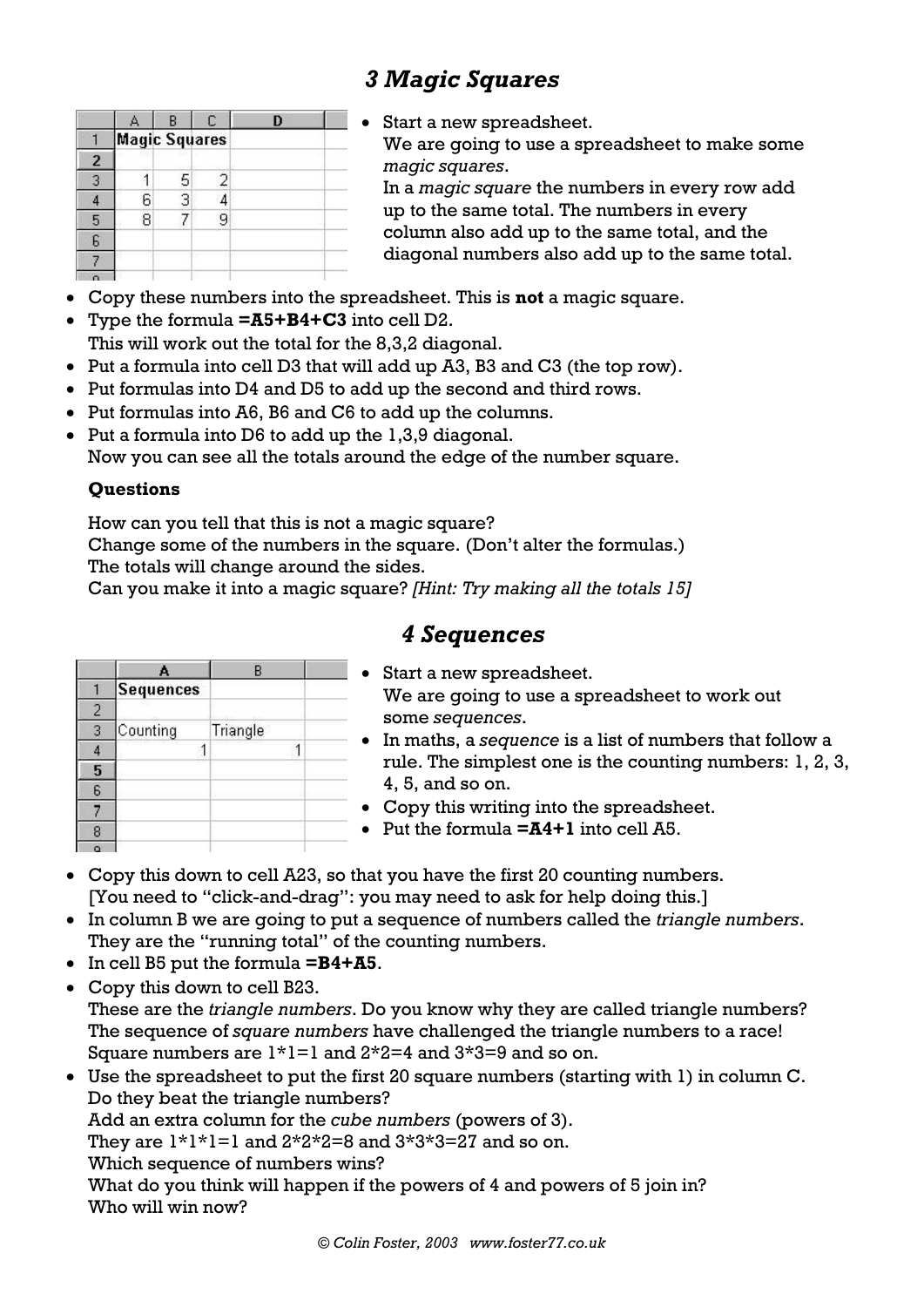## *5 More Sequences*

|                | A                     | B |  |
|----------------|-----------------------|---|--|
|                | <b>More Sequences</b> |   |  |
| $\overline{c}$ |                       |   |  |
| 3              |                       |   |  |
| 4              |                       | 3 |  |
| 5              | $\frac{2}{3}$         |   |  |
| $\mathsf{6}$   | $\overline{4}$        |   |  |
| 7              | 5                     |   |  |
| 8              | 6                     |   |  |
| 9              | 7                     |   |  |
| 10             | 8                     |   |  |
|                | 9                     |   |  |
| $\overline{1}$ | 10                    |   |  |

- Start a new spreadsheet. We are going to try a more complicated sequence this time.
- Copy this writing into the spreadsheet.
- Make the counting numbers go down to cell A23 again. Remember to use the quick way of doing this.
- Put the numbers 7 and 3 into column B. They are the starting numbers. The rule for this sequence is that the next number is the *mean* of the last two.

The spreadsheet will work out the mean using the **AVERAGE** command.

- Put the formula **=AVERAGE(B3:B4)** into cell B5. [Note that you must put a colon **:** between the addresses of the two cells.] The answer should be 5 because 5 is the mean of 7 and 3. [Mean  $=(7+3)/2$ ]
- Copy this formula down to cell B23. What happens to the numbers in the sequence? Try changing the 7 and 3 to different numbers. Can you work out what is going on? What have the final numbers got to do with the first two numbers that you choose?

### *6 Boxes*

Here is a puzzle. Use a spreadsheet to help you solve it. Look at the numbers in these boxes.



Going from left to right, each number is the sum of the *two* previous numbers.  $3 + 5 = 8$  and  $5 + 8 = 13$  and so on.

Suppose the final number is 126.



Find 2 starting numbers that will give 126 in the final box.

For example, 10 and 12 won't do. They would make 90 in the final box (34+56).

| ۱Δ<br>c<br>. מ<br>- -<br>o<br>סנ<br>1V<br>Ju<br>בי<br><br>. . |
|---------------------------------------------------------------|
|---------------------------------------------------------------|

Find out how many different pairs of numbers will make 126 in the final box.

#### **How to do it**

Set up a column in a spreadsheet to do all the adding up for you.

Every time you type in two starting numbers it does all the calculations, and you can see if you get to 126 at the end.

Be systematic with the numbers you try. Make sure you find *all* the solutions.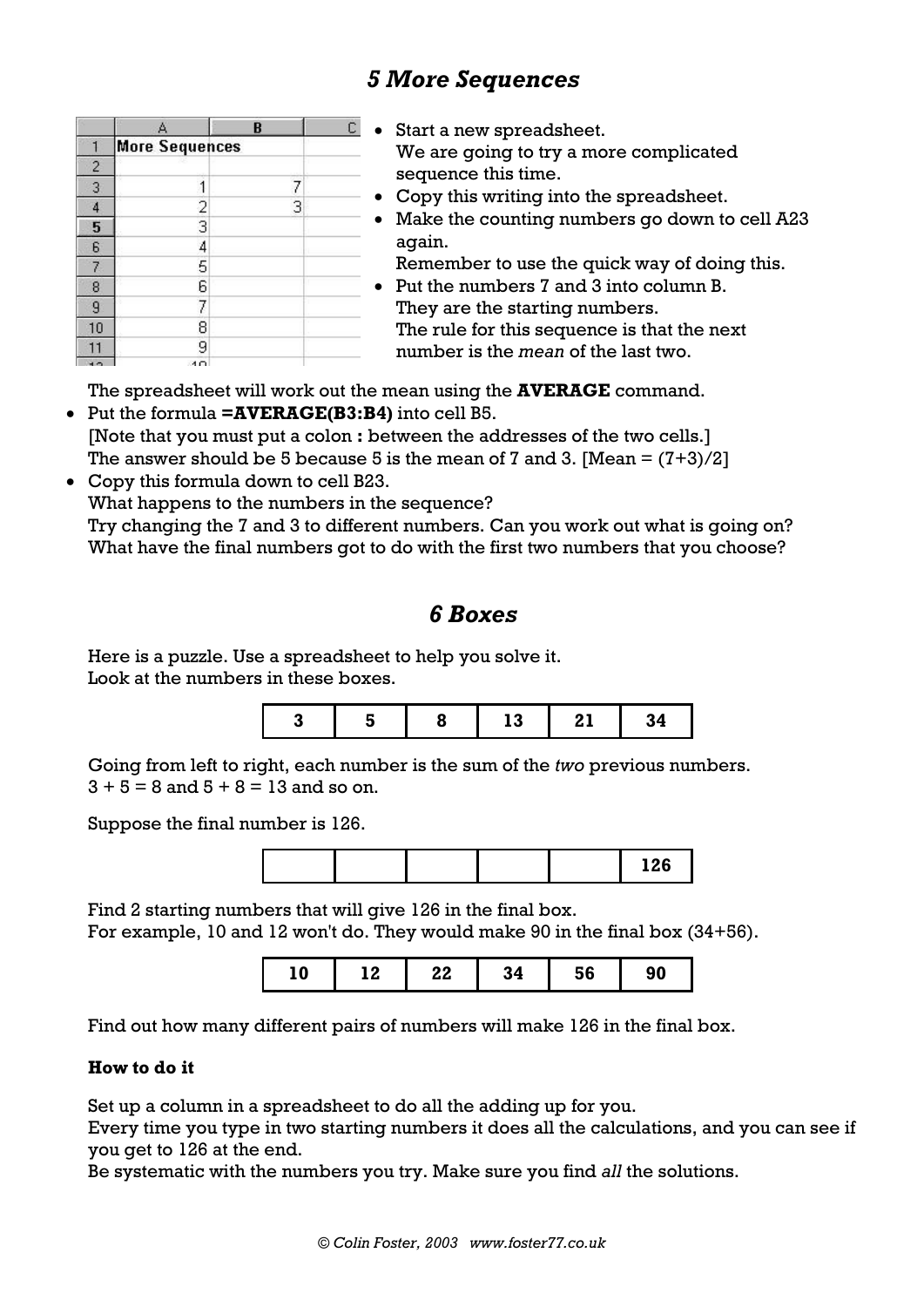### *7 Credit Card Numbers*

Many credit card numbers are 16 digits long. But not just any 16-digit number is a valid credit card number. There are some rules about what makes a valid credit card number. One simple one is this rule.

Take the 16 digits and number them from 1 to 16 from left to right.

|  |  |  |  | 1 2 3 4 5 6 7 8 9 10 11 12 13 14 15 16                        |  |  |  |
|--|--|--|--|---------------------------------------------------------------|--|--|--|
|  |  |  |  | 4   0   4   9   4   0   3   2   1   6   7   2   3   1   0   7 |  |  |  |

Double every other digit, starting with the first. Write these in underneath.

**8 8 8 6 2 14 6 0**

Where you end up with a 2-digit answer (like  $14$ ), add together the two digits  $(1+4=5)$ . Fill in all the other spaces with the original digits – you don't double these ones.

**8 0 8 9 8 0 6 2 2 6 5 2 6 1 0 7**

Add up the numbers you end up with. This one comes to 70. A valid credit card number will always come to a multiple of 10 (10, 20, 30, etc.).

Design a spreadsheet to check if these numbers could be valid credit card numbers.

| $\mathbf{a}$                  |  |  |  |  |  |  | 4   0   4   9   2   8   4   3   0   6   4   2   1   8   9   7 |  |
|-------------------------------|--|--|--|--|--|--|---------------------------------------------------------------|--|
| $\mathbf{b}$                  |  |  |  |  |  |  | 4 0 4 9 3 0 6 4 8 6 3 1 8 3 4 4                               |  |
| $\mathbf{c}$ and $\mathbf{c}$ |  |  |  |  |  |  | 4   0   4   9   3   4   1   0   2   9   5   3   4   2   1   4 |  |
|                               |  |  |  |  |  |  | 4   0   4   9   2   0   1   7   2   6   3   5   1   4   9   6 |  |
| $\mathbf{e}$ and $\mathbf{e}$ |  |  |  |  |  |  | 4 0 4 9 2 6 3 1 8 1 9 0 3 4 2 5                               |  |

### *8 Even More Sequences!*

This time you are going to use a spreadsheet to look at the sequence of numbers you get if you start with 1 and keep dividing by 2 each time to get the next number. It begins 1, 0.5, 0.25, …

- Put the first 20 terms into cells A1 to A20. [You need to put **1** into cell A1. Cell A2 will be **=A1/2** and then copy this formula down to A20.]
- Put a running total in cells B1 to B2. [Cell B1 will be **=A1**, B2 will be **=B1+A2**, and then copy this formula down to B20.] What number does the total of the sequence get closer and closer to? (Look at the numbers in B18, B19 and B20.)
- Try putting the number 12 into A1 instead of 1. What is the new total for the sequence? Try some other numbers in A1. What is the connection?
- What if you go back to starting with 1 but this time divide by *3* each time? Can you write the rule in algebra – if you started with *a* and divided by *n* each time what would the total be in algebra?

#### **Extra Task:**

Select cells A1-A20 and B1-B20 and click on the graph icon at the top. Choose line graph and put the graph into your spreadsheet.